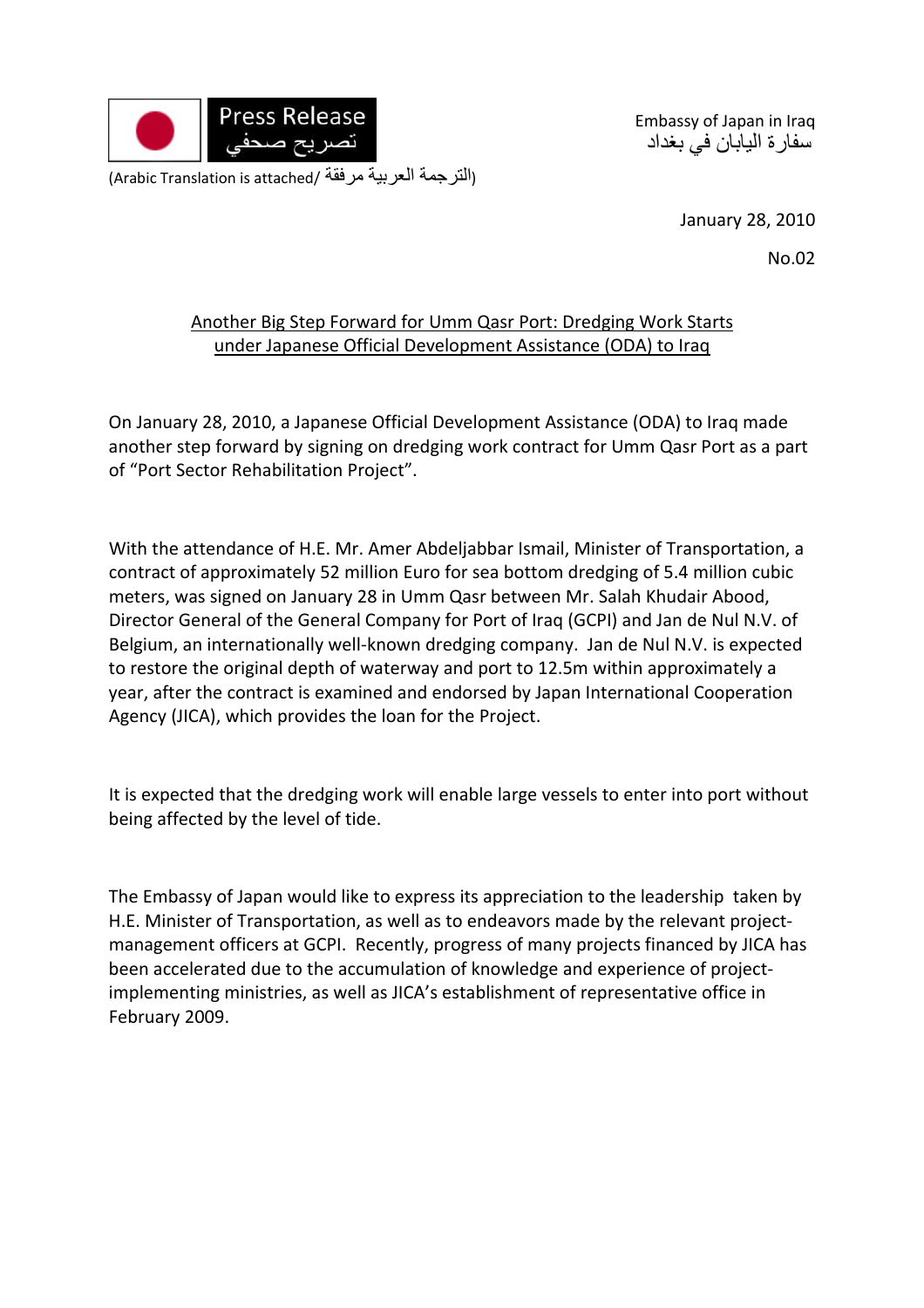

The "Port Sector Rehabilitation Project" aims to boost Iraqi economy by comprehensive restoration of Umm Qasr Port's handling capacity by dredging, wreck-removal, supply of vessels and ground handling equipments, and other civil works. The Government of Japan agreed to provide the ODA Loan of approximately 30 billion Japanese Yen (approximately 340 million dollars) in January 2007 to the Project a part of USD 3.5 billion loan package for reconstruction of Iraq, after which JICA has been co‐working with the Government of Iraq to expedite the legal processes required for the loan as well as the transparent and efficient bidding processes according to global standard.

The project adds another reconstruction achievement of Umm Qasr Port on top of all effort made by Government of Iraq and international community.

The Embassy of Japan hopes that the Project will contribute to further reconstruction and economic development of Iraq, as well as to strengthen the excellent and friendly ties between the two countries.

(END)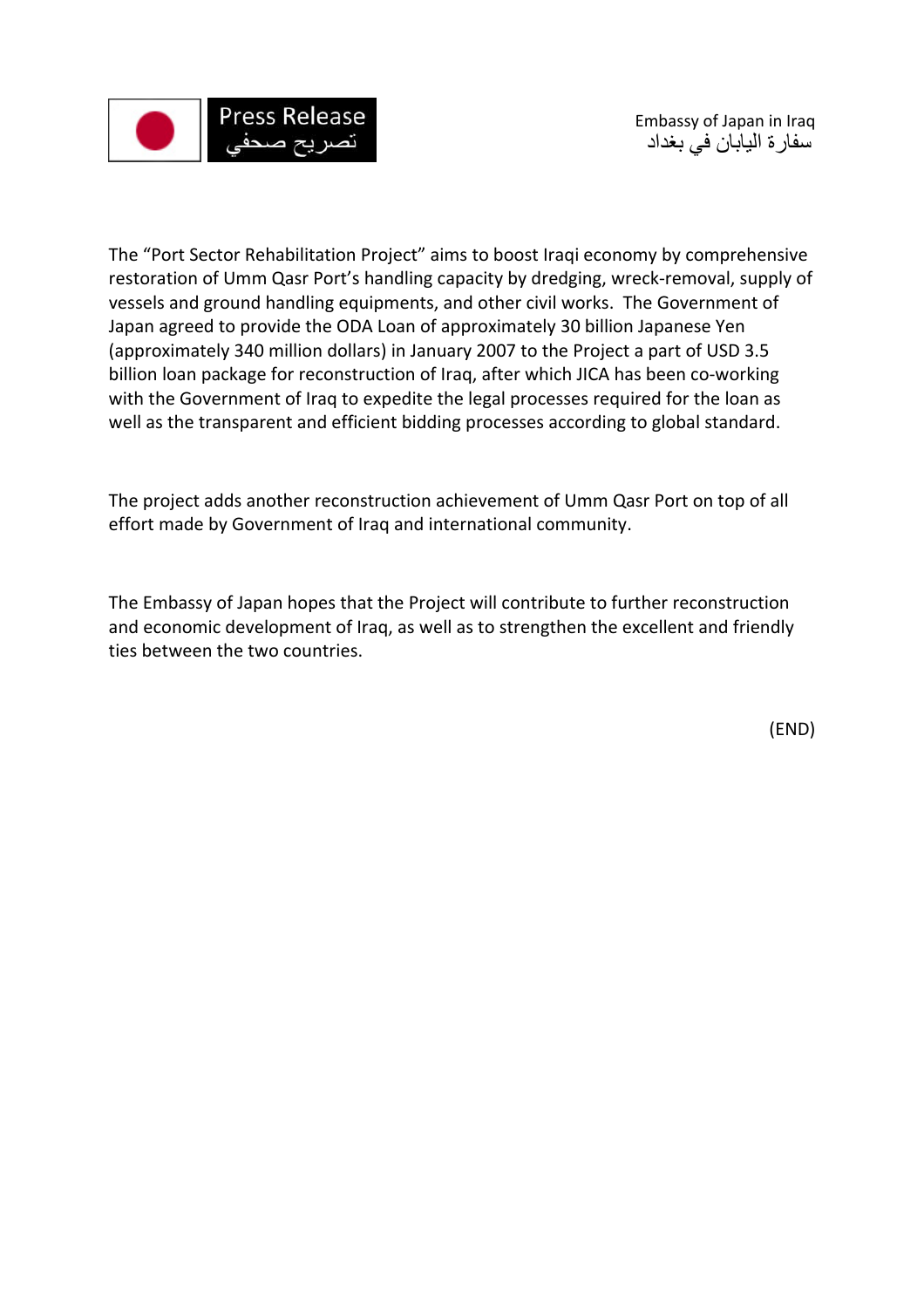

Embassy of Japan in Iraq سفارة اليابان في بغداد

(ترجمة غير رسمي) **التاريخ: 28 آانون الثاني، 2010 الرقم: 02** 

## **خطوة آبيرة جديدة من أجل ميناء أم قصر: بدء أعمال الكري برعاية مساعدات التنمية الرسمية اليابانية للعراق**

في الثامن والعشرين من كانون الثاني، 2010، قامت مساعدات التنمية الرسمية اليابانية للعراق (ODA (بخطوة جديدة الى الامام تتمثل بتوقيع العقد الخاص بأعمال الكري في ميناء أم قصر كجزءٍ من "مشروع اعادة تأهيل قطاع الميناء."

بحضور معالي السيد عامر عبد الجبار اسماعيل، وزير النقل، تم في الثامن والعشرين من كانون الثاني توقيع العقد البالغ حوالي 52 مليون يورو لكري قاع البحرّ بواقع 5٫4 مليون متر مكعب في أم قصر بين السيد صلاح خضير عبود مدير عام الشركة العامة للموانيء العراقية (GCPI (، وبين شرآة جان دونول (.V.N Nul de Jan (البلجيكية وهي شرآة معروفة عالمياً في مجال اعمال الكري. ومن المتوقع أن تقوم الشركة باسترجاع العمق الأصلي للمجاري المائية والميناء البالغ 12٫5 متراً في غضون عامٍ واحدٍ تقريباً، بعد أن تمت دراسة ومصادقة العقد من الوكالة اليابانية للتعاون الدولي (JJCA) التي وفرت القرض للمشروع.

يتوقع أن تسمح أعمال الكري بدخول السفن الكبيرة الى الميناء دون أن تتأثر بمستوى الجزر.

تود سفارة اليابان أن تعرب عن امتنانها للقيادة الرائدة لمعالي وزير النقل السيد عامر عبد الجبار اسماعيل وكذلك للجهود المبذولة لمنتسبي ادارة المشروع في الشركة العامة للموانيء العراقية. لقد جرى مؤخراً تعجيل التقدم في الكثير من المشاريع الممولة من الوكالة اليابانية للتعاون الدولي نظراً لتراكم المعرفة والخبرة لدى الوزارات المنفذة للمشروع، وكذلك بعد انشاء مكتب ممثلية JICA في شباط عام .2009

يهدف "مشروع اعادة تأهيل قطاع الميناء" الى تعزيز الاقتصاد العراقي عبر الإحياء الشامل لميناء أم قصر، وقدرته العالية على الاستيعاب عن طريق الكري، وإزالة الغوارق، وتجهيز السفن والمعدات اللازمة للعمل الميداني، بالاضافة الى أعمال مدنية أخرى. لقد وافقت حكومة اليابان على تقديم قرض مساعدات التنمية الرسمية اليابانية للعراق تبلغ قيمته حوالي 30